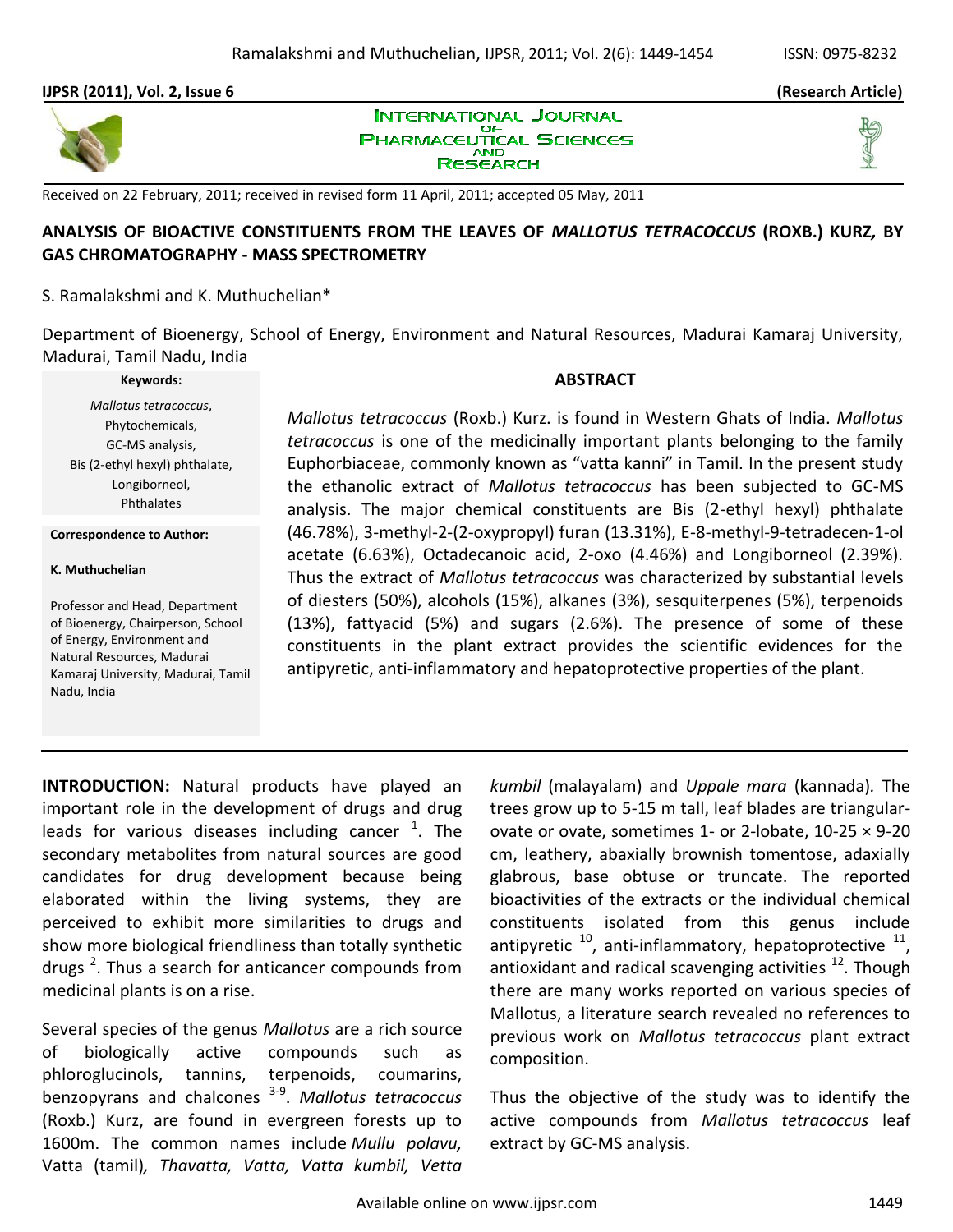### **MATERIALS AND METHODS:**

**Collection of plant material:** The leaves of *Mallotus tetracoccus* were collected from the Agasthiar Malai Reserved Forest, Western Ghats, South India, authenticated by the Director, Centre for Biodiversity and Forest Studies, Madurai Kamaraj University, and voucher specimens were deposited in the herbarium of Centre for Biodiversity and Forest Studies of our university (No. AM-03).

**Preparation of powder and extract:** Leaves (1 kg) were shade dried, powdered and extracted with ethanol for 6-8 hours using soxhlet apparatus. The extract was then filtered through muslin, evaporated under reduced pressure and vacuum dried to get the viscous residue. The ethanolic extracts of the plant was used for GC-MS analysis.

### **GC - MS analysis:**

**Preparation of extract:** *2* μl of the ethanolic extract of *Mallotus tetracoccus* was employed for GC/MS analysis.

**Instruments and chromatographic conditions:** GC-MS analysis was carried out on a GC Clarus 500 Perkin Elmer system comprising a AOC-20i auto sampler and gas chromatograph interfaced to a mass spectrometer (GC-MS) instrument employing the following

conditions: column Elite-1 fused silica capillary column (30 × 0.25 mm ID ×1EM df, composed of 100% Dimethyl poly siloxane), operating in electron impact mode at 70 eV; helium (99.999%) was used as carrier gas at a constant flow of 1ml/min and an injection volume of 0.5 EI was employed (split ratio of 10:1) injector temperature 250°C; ion-source temperature 280°C. The oven temperature was programmed from 110°C (isothermal for 2 min), with an increase of 10°C/min, to 200°C/min, then 5°C/min to 280°C/min, ending with a 9 min isothermal at 280°C. Mass spectra were taken at 70 eV; a scan interval of 0.5 s and fragments from 40 to 550 Da.

**Identification of components:** Interpretation on mass spectrum of GC-MS was done using the database of National Institute Standard and Technology (NIST) having more than 62,000 patterns. The mass spectrum of the unknown component was compared with the spectrum of the known components stored in the NIST library. The name, molecular weight and structure of the components of the test materials were ascertained.

## **RESULTS:**

### **GC-MS analysis:**

GC-MS chromatogram of the ethanolic extract of *Mallotus tetracoccus* is given in **Figure 1**.



**FIG. 1: GC-MS CHROMATOGRAM OF ETHANOLIC EXTRACT OF THE WHOLE PLANT OF** *MALLOTUS TETRACOCCUS*

On comparison of the mass spectra of the constituents with the NIST library, fifteen peaks were obtained out of which thirteen phytoconstituents were characterized and identified (**Table 1**). The retention time (RT) is in minutes.

The various phytochemicals which contribute to the medicinal activity of the plant are listed in **Table 2**.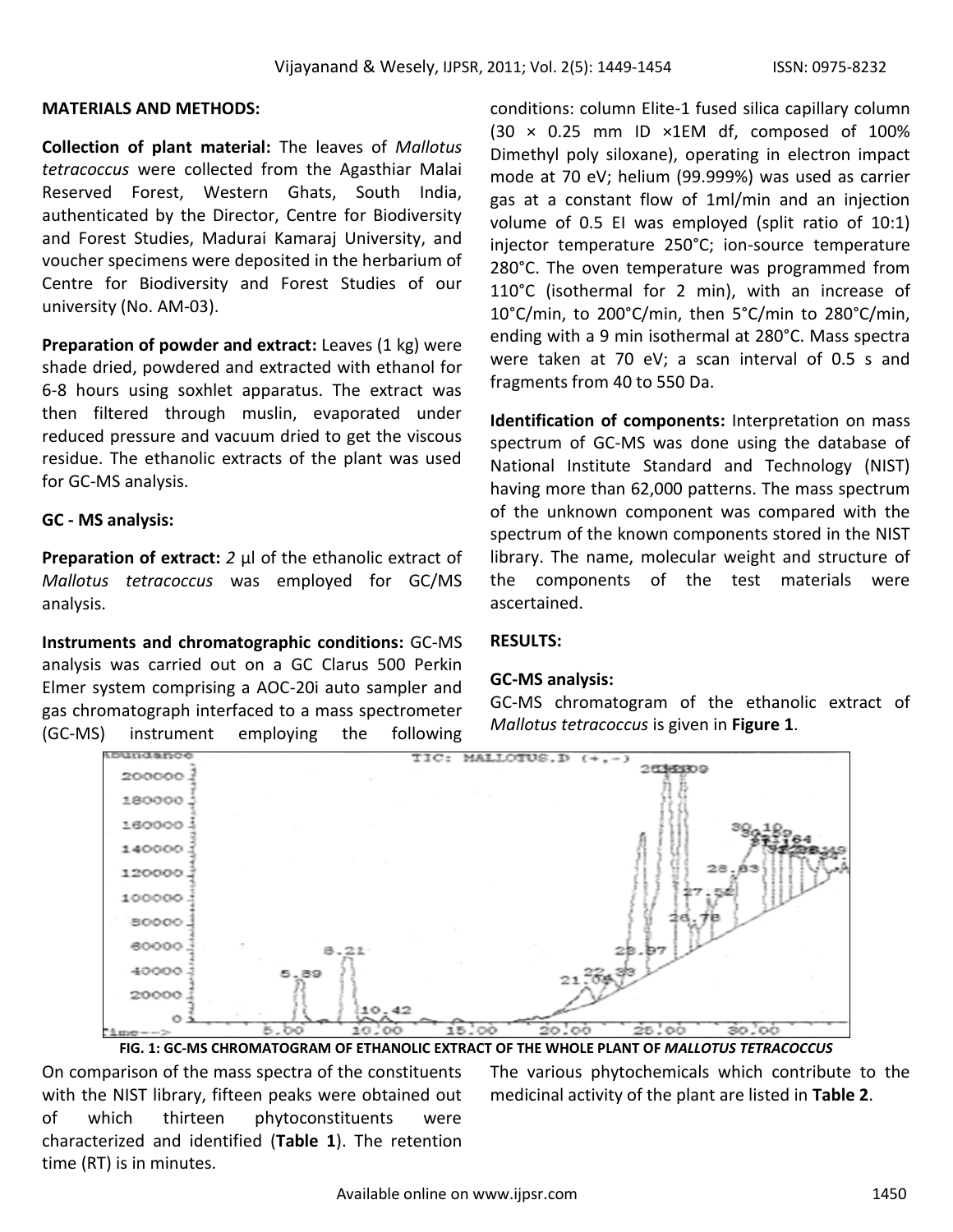| u | ٠ |  |
|---|---|--|

| S. No. | <b>RT</b> | Name of the compound                 | <b>Molecular Formula</b> | <b>MW</b> | Peak Area (%) |
|--------|-----------|--------------------------------------|--------------------------|-----------|---------------|
| 1.     | 21.03     | 1, 2-benzenecarboxylic acid          | $C_8H_6O_4$              | 166.14    | 2.34          |
| 2.     | 22.33     | Di-n-octyl phthalate                 | $C_{24}H_{38}O_4$        | 345.56    | 1.33          |
| 3.     | 25.23     | Bis (2-ethyl hexyl) phthalate        | $C_6H_4(C_8H_{17}COO_2)$ | 390.56    | 46.78         |
| 4.     | 27.32     | d-mannitol, 1-o-heptyl               | $C_6H_{14}O_6$           | 182.17    | 2.61          |
| 5.     | 28.83     | E-8-methyl-9-tetradecen-1-ol acetate | $C_{17}H_{32}O_2$        | 268.43    | 6.63          |
| 6.     | 30.10     | 3-methyl-2-(2-oxopropyl) furan       | $C_5H_6O$                | 82.102    | 13.31         |
| 7.     | 30.59     | 4-methyl-Z-4-hexadecen-1-ol          | $C_{17}H_{34}O$          | 254.54    | 3.83          |
| 8.     | 31.12     | Tetrapentacontane, 1.34-dibromo      | $C_{50}H_1O_2$           | 703.35    | 2.90          |
| 9.     | 31.63     | Octadecanoic acid, 2-oxo             | $C_{18}H_{36}O_2$        | 284.48    | 4.46          |
| 10.    | 31.96     | 4-methyl-dodecec-3-en-1-ol           | $C_{17}H_{34}O$          | 254.54    | 3.03          |
| 11.    | 32.61     | Longiborneol                         | $C_{15}H_{26}O$          | 222.37    | 2.39          |
| 12.    | 33.49     | p-menth-8(10)-en-9-ol, cis           | $C_{10}H_8O$             | 154.25    | 1.49          |
| 13.    | 34.73     | Dodecane, 1, 2-dibromo               | $C_{12}H_{24}Br_2$       | 328.13    | 0.13          |

**TABLE 1: PHYTOCOMPONENTS IDENTIFIED IN THE ETHANOLIC EXTRACTS OF THE WHOLE PLANT OF** *MALLOTUS TETRACOCCUS* **BY GC-**

#### **TABLE 2: ACTIVITY OF PHYTO-COMPONENTS IDENTIFIED IN THE ETHANOLIC EXTRACTS OF THE WHOLE PLANT OF** *MALLOTUS TETRACOCCUS* **BY GC-MS ANALYSIS**

| <b>RT</b> | Name of the compound                 | <b>Compound Nature</b>   | **Activity                                |  |
|-----------|--------------------------------------|--------------------------|-------------------------------------------|--|
| 21.03     | 1, 2-benzenecarboxylic acid          | Diisononyl ester         | Preservative                              |  |
| 22.33     | Di-n-octyl phthalate                 | Phthalic acid            | Plasticizer, cosmetics                    |  |
| 25.23     | Bis (2-ethyl hexyl) phthalate        | Diester of phthalic acid | Plasticizer                               |  |
| 27.32     | d-mannitol, 1-o-heptyl               | Sugar alcohol            | Osmotic diuretic agent, renal vasodilator |  |
| 28.83     | E-8-methyl-9-tetradecen-1-ol acetate | Alcohol                  | Insect pheromone                          |  |
| 30.10     | 3-methyl-2-(2-oxopropyl) furan       | Isoprene                 | Not reported                              |  |
| 30.59     | 4-methyl-Z-4-hexadecen-1-ol          | Alcohol                  | Insect pheromone                          |  |
| 31.12     | Tetrapentacontane, 1.34-dibromo      | Alkane                   | Insect pheromone                          |  |
| 31.63     | Octadecanoic acid, 2-oxo             | Saturated fatty acid     | Preservative, cosmetics                   |  |
| 31.96     | 4-methyl-dodecec-3-en-1-ol           | Alkene alcohol           | Not reported                              |  |
| 32.61     | Longiborneol                         | Sesquiterpenoid          | Semiochemical, antibacterial, antifungal  |  |
| 33.49     | p-menth-8(10)-en-9-ol, cis           | Terpene alcohol          | Flavour and fragrance agent               |  |
| 34.73     | Dodecane, 1, 2-dibromo               | Alkane                   | Not reported                              |  |

The components may be grouped in to five main classes: Diesters (50%), alcohols (15%), alkanes (3%), sesquiterpenes (5%), terpenoids (13%), fatty acids (5%) and sugars (2.6%). The major constituent was found to be bis(2-ethylhexyl) phthalate at retention time of 23.97, 25.23 and 26.09. Phthalate is found at retention time of 23.03 minutes. Mannitol, a sugar alcohol is found at RT 27.32. 3-methyl-2-(2-oxopropyl) furan is said in RT 30.10, is said to be another major compound with a peak area of 13.31%. E-8-methyl-9-tetradecen-1-ol acetate is found next with RT value of 30.59. The sesquiterpenoid, longiborneol had a RT value of 32.62. p-menth- 8(10)-en-9-ol is a monocyclic terpene alcohol

with a RT value of 33.49. It is used as flavour and fragnance enhancer. 1, 2-dibromo dodecane, an alkane had an RT value of 34.73. 4-methyl-dodecen-1-ol, an alkene had an RT value of 31.96.

The major phytochemical constituent's present in ethanolic extract of *Mallotus tetracoccus* are presented as mass spectra and compound structures are in (**Figure 2 to Figure 5**). They were identified as Bis (2-ethyl hexyl) phthalate (46.78%), E-8-methyl-9 tetradecen-1-ol acetate (6.63 %), Octadecanoic acid, 2 oxo (4.46%) and longiborneol (2.39%) respectively.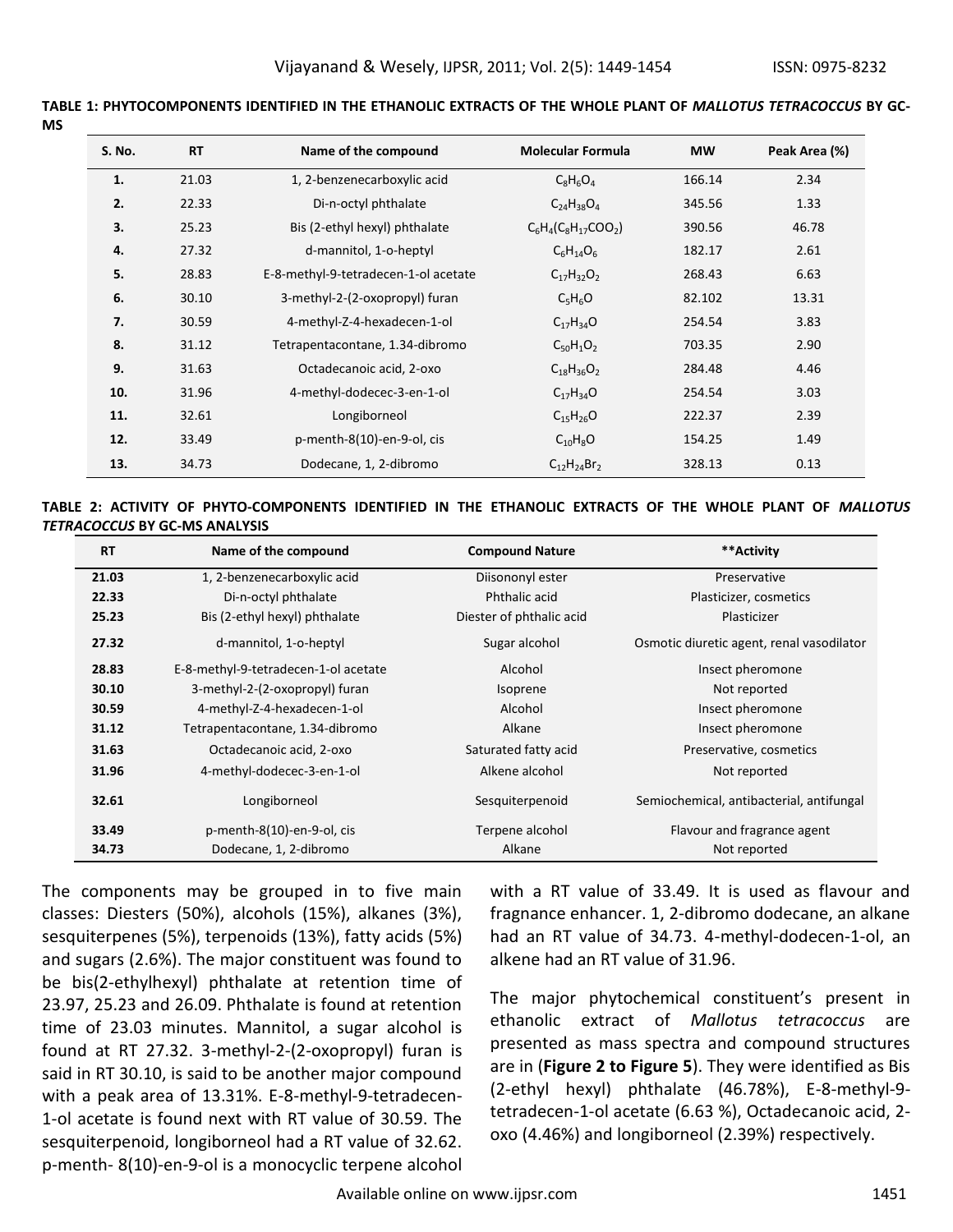Π





**FIG. 2: THE MASS SPECTRUM ANALYSIS AND STRUCTURE OF BIS (2-ETHYL HEXYL) PHTHALATE (46.78 %)**



**FIG. 3: THE MASS SPECTRUM ANALYSIS AND STRUCTURE OF OCTADECANOIC ACID, 2-OXO (4.46%)**





#### **FIG. 4: THE MASS SPECTRUM ANALYSIS AND STRUCTURE OF E-8-METHYL-9-TETRADECEN-1-OL ACETATE (6.63 %)**





**FIG. 5: THE MASS SPECTRUM ANALYSIS AND STRUCTURE OF LONGIBORNEOL (2.39%)**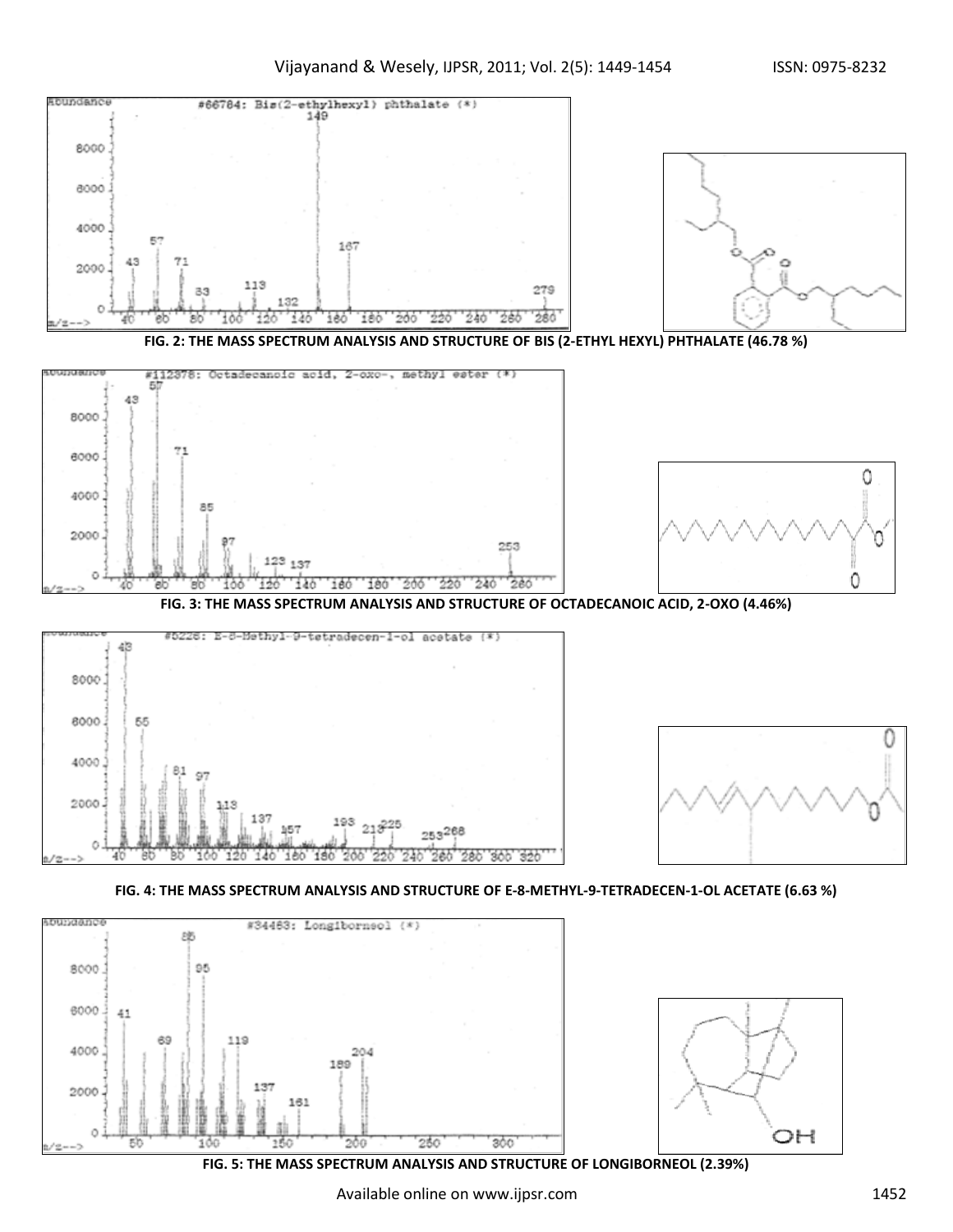**DISCUSSION:** Fatty acid esters, derived from vegetable oils, are important plasticizers. Plasticizers are important plastics additives and when added to thermoplastics they increase their flexibility, transparency, and durability. The most common types of synthetic plasticizers are the dialkyl or alkyl aryl esters of phthalic acid (phthalates) and the most widely-used phthalates are the dioctyl phthalate, the diisodecyl phthalate, and the diisononyl phthalate. The level of phthalates in the environment is low as they are subjected to relatively rapid photochemical and biological degradation.

However, the natural occurrence of phthalates in a wide variety of plants is already in the literature  $13-15$ and in fact fatty foods such as milk, butter, and meats are found to be the main sources of natural bis(2 ethylhexyl) phthalate and other phthalates  $^{16}$ . 1, 2-Benzenedicarboxylic acid bis(2-ethylhexyl) phthalate has been isolated from a marine alga, *Sargassum weightii*, and apart from its plasticizing ability it was also found to have antibacterial effect on a number of bacteria  $17$ . There is a first report on isolation of 1, 2benzenedicarboxylic acid bis(2-ethylhexyl) ester (a dioctyl phthalate ester) from the seeds of *Ricinus communis* <sup>18</sup>. Di-isooctyl phthalate has been reported from Limonium bicolour Kuntze <sup>19</sup> and *Dracaena cochinensis* (Lour.)SC <sup>20</sup>. Butyl and isobutyl phthalates were also reported from *D. cochinensis.* Di-(2-ethyl hexyl phtahalate has been isolated from the leaves of Cassia auriculata Linn <sup>21</sup>.

Bis (2-ethyl hexyl) phthalate was reported from the roots of *Euphorbia hylonoma* Mazz<sup>22</sup>. Phthalates are<br>reported to have antimicrobial and other reported to have antimicrobial and other pharamacological activities. Bis (ethyl hexyl) phthalate reported from *Streptomyces bangladeshiensis* show antimicrobial activity against gram positive bacteria and some pathogenic fungi <sup>23</sup>. Di (2-ethyl hexyl) phthalate isolated from *Alchornea cordifolia* reported to lower anti-inflammatory activity  $24$ . Di-isooctyl phthalate isolated from *Nigella glandulifera* Freyn. was identified as inhibiting melanogenesis  $25$ . The extract of *Gongronema latifolium* decne contains Phthalic acid, monoterpenes, and several compounds to be responsible for the activity against bacterial isolates from HIV infected patients <sup>26</sup>. The essential oil of *Leea*  *indica* (Burm. F) Merr flowers showed phthalic acid esters (95.6%) as major constituents, had good antibacterial and antifungal activity  $27$ . Ethanol extracts of Rosa laevigata contains 1, 2-benzenedicarboxylic acid dinonyl ester, which was able to reduce Abetainduced neurotoxicity, which is useful for the prevention of oxidative stress- induced neurodegenerative disorders <sup>28</sup>. Phthalates also are reported to affect the human beings. Di (-2-ethylhexyl) phtalate (DEHP), a commonly used plasticizer is harmful to human health <sup>29</sup>, affects functioning of liver in rats <sup>30</sup>.

Triterpenes are reported recently for their antitumor, anticancer, antiviral, antimicrobial and antiinflammatory activity. The GC-MS analysis of leaf extract of *Finlaysonia obovata*, a mangrove plant has showed the presence of triterpenoids, octadecanoic acid and several other constituent to be responsible for antibacterial activity <sup>31</sup>.

Longiborneol was the main compound of the sesquiterpene group, with only 1.3% of the total of all the compounds. The GC-MS analysis of essential oil of Liverwort *Scapania undulata,*showed the presence of sesqiterpene hydrocarbons such as isolongibornene also helminthogermacrene<sup>32</sup>. Longiborneol present in many plants has shown various properties such as antimicrobial  $^{33}$ , antitumor and antifungal  $^{34}$ . Dodecanoic acid is also found in human milk (5.8% of total fat), cow's milk (2.2%), and goat's milk (3.5%).

**CONCLUSION:** The present study has been found useful in the identification of several constituents present in the ethanolic extract of the leaves of *Mallotus tetracoccus.* The presence of various bioactive compounds (identified as phthalate esters, phthalate, alkanes, esters, alcohols, sugar, sesquiterpenoids) justifies the use of the whole plant for various ailments by traditional practitioners.

Vegetable oil-derived plasticizers such as phthalates are benign and not only make plastic material flexible but they also offer benefits such as its resistance to migration, evaporation and leaching, and the stability to light and heat, thus offer environmental friendly plastic for future use. It could be concluded that *Mallotus tetracoccus* plant is of phytopharmaceutical importance. However isolation of individual